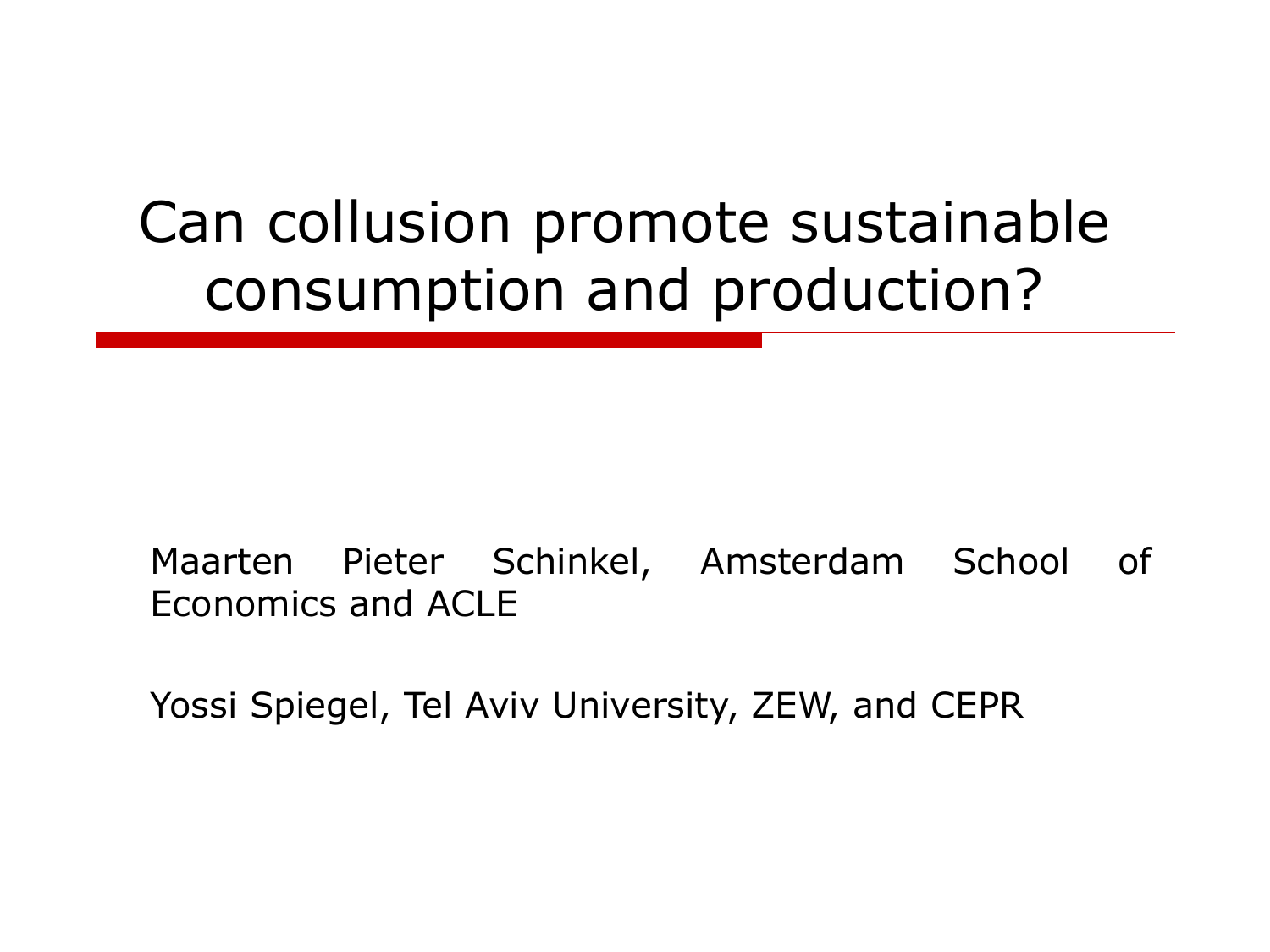# Motivating examples

- $\Box$  North Sea shrimp fishermen decided in early 2000's to restrict the amount of harvested shrimp to promote sustainable fishing methods that are less damaging to the seabed
- $\Box$  The Dutch Royal association `The Friesian Horses Pedigree' imposed in mid 2000 stallions' breeding quota on members to prevent inbreeding and conserve the Friesian pedigree
- D Dutch energy companies agreed in 2013 to close down five coal power plants which accounted for approximately 10% of the Dutch generating capacity, as part of a nation-wide effort led by the Dutch government to switch to green energy
- $\Box$  Dutch supermarkets, broiler farmers, and broiler meat processors made arrangements to only sell chicken meat produced under enhanced animal welfare-friendly conditions
- $\Box$  The Fair Wear Foundation (FWF), an independent non-profit organization, works with companies and factories to improve labour conditions for garment workers in developing countries
- $\square$  Dutch and German tour operators decided to stop offering elephant back rides, which are deemed cruel to elephants, in holiday travel itineraries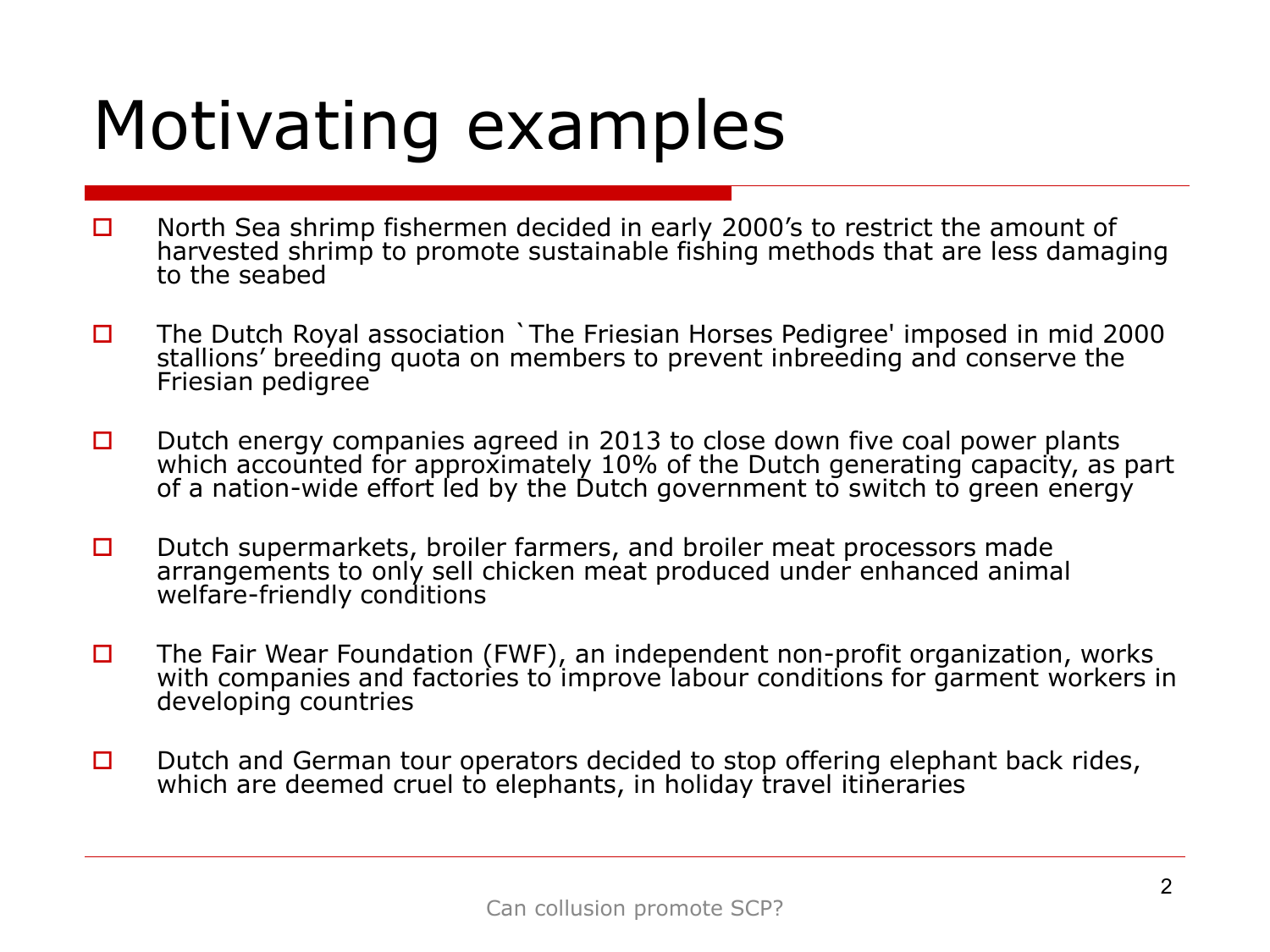# The main questions

- $\Box$  Should antitrust authorities consider broad public interest objectives, like sustainability, or only focus on competitive considerations?
- □ Many governments already promote SCP (e.g., green energy, biological food, and fair trade products), using performance standards and mandatory labels, taxes and subsidies, and public campaigns and education (OECD, 2008)
- $\Box$  Recently it was argued that since competition may induce firms to offer unsustainable products, exempting horizontal agreements from cartel liability may promote SCP
- $\Box$  Can horizontal agreements enhance welfare, say by promoting investments in SCP?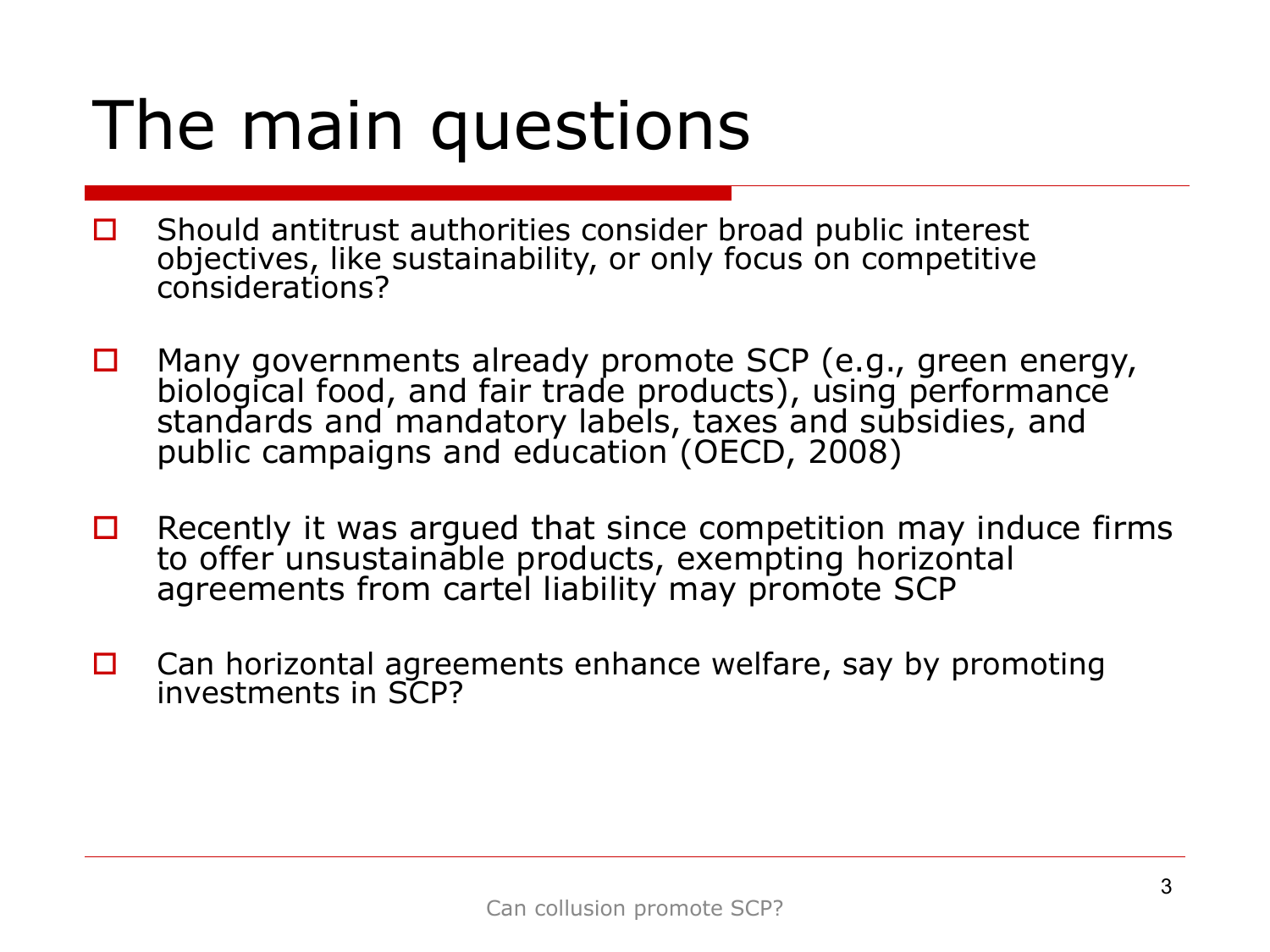## The model

- $\Box$  Two firms produce differentiated products
- $\Box$  Two-stage game: investment  $\rightarrow$  quantity competition
	- **Quantity competition is a reasonable approximation for shrimps, Friesian** horses, chickens, and electricity
	- The main results carry over to price competition
- $\Box$  The representative consumer has quadratic utility function; investment in sustainability raises WTP

$$
\pi_i = \underbrace{(a + v_i - q_i - \gamma q_j)}_{p_i} q_i - kq_i - r \frac{v_i^2}{2}
$$
\n
$$
= (A + v_i - q_i - \gamma q_j) q_i - r \frac{v_i^2}{2}
$$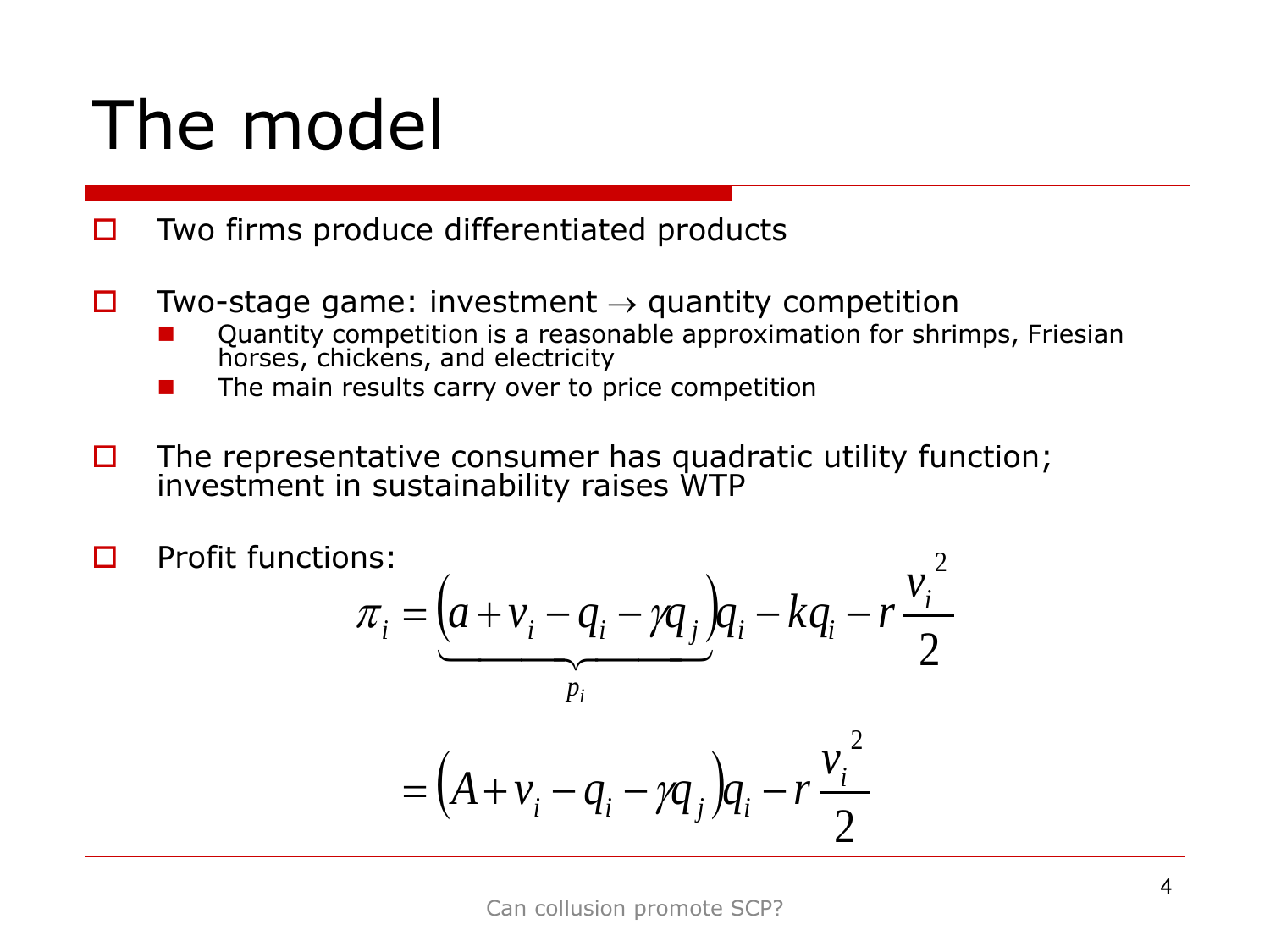#### Four scenarios

#### $\square$  Competition in both stage

#### □ Sustainability coordination (SC)

- Competition in stage 2 but cooperation in the choice of SCP
- $\square$  Production cartel (PC)
	- **Cooperation in stage 2 but competition in** the choice of SCP
- □ Full collusion
	- **Cooperation in both stages**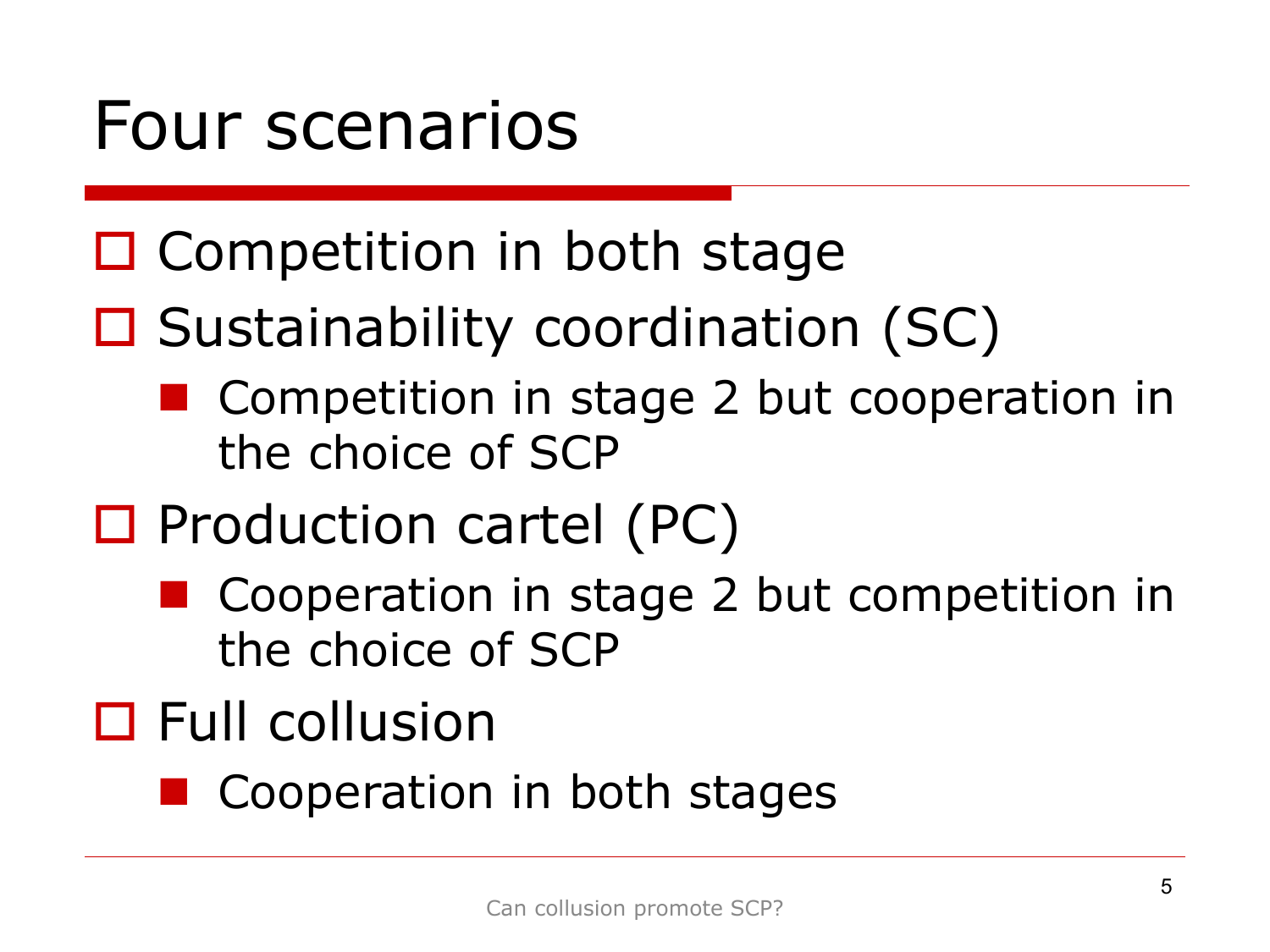## Comparison

- $\Box$  v<sup>pc</sup> > v<sup>\*</sup> > v<sup>fc</sup> > v<sup>sc</sup>: sustainability is highest under a production cartel and lowest under sustainability coordination
- $\Box$  Stark contrast to the emerging policy in the Netherlands, where the Dutch Authority for Consumers and Markets (ACM) is willing to allow sustainability coordination, but not coordination of output or prices
	- The North Sea shrimp fishermen were explicitly prohibited from restricting output, but were allowed to coordinate sustainability efforts
	- The ACM welcomed the Chicken of Tomorrow initiative but did not approve the agreement to remove regular chicken meat from supermarket shelves
	- The ACM did not object talks about moving to more sustainable energy production, but did not approve the joint agreement to close coal power plants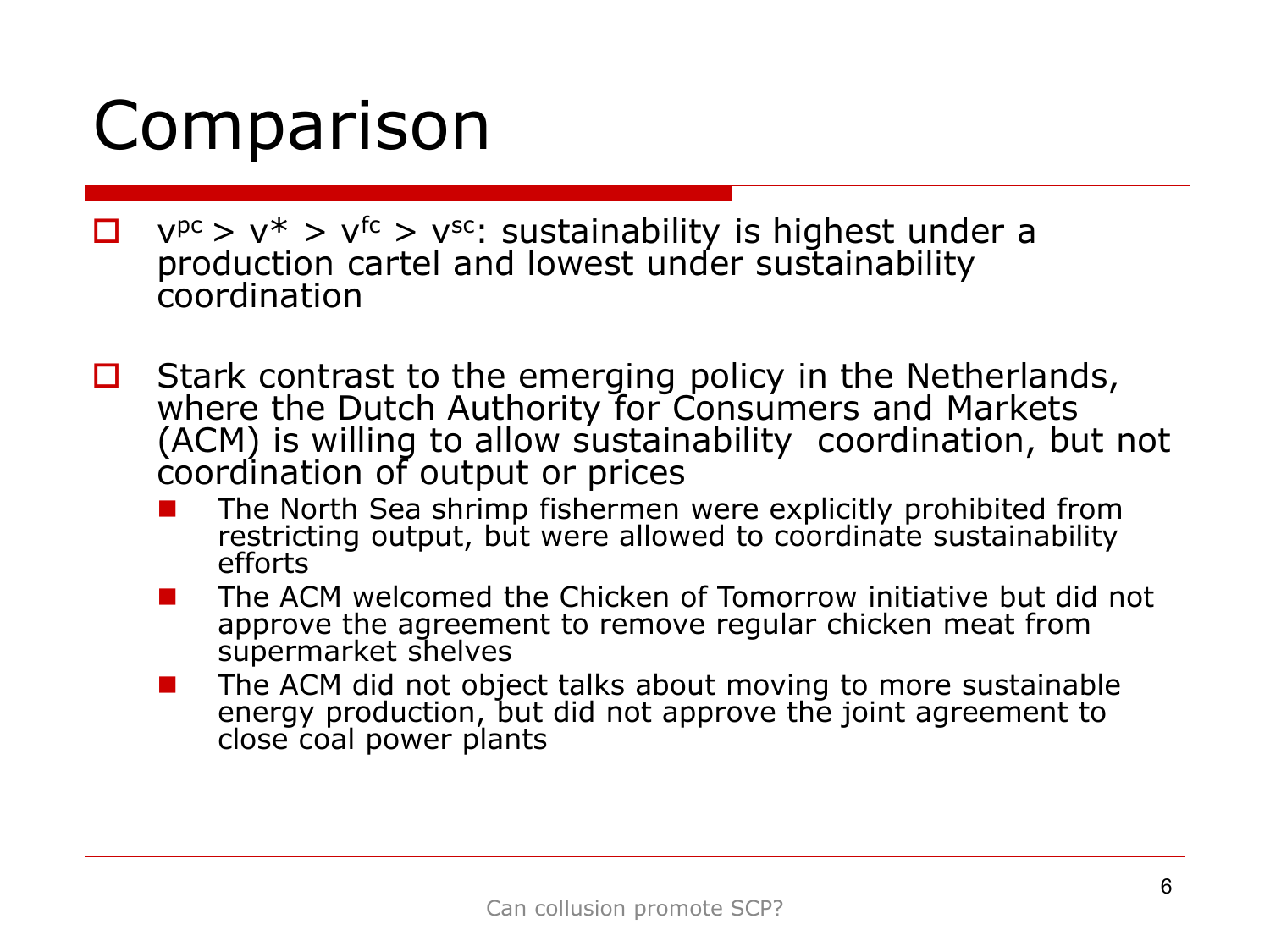- $\Box$  Overall v<sub>1</sub> has 6 effects: 3 on  $\pi_1$  and 3 on  $\pi_2$ 
	- Direct effect on demand and on the cost of investment
	- Indirect effects though  $q_1$  and  $q_2$

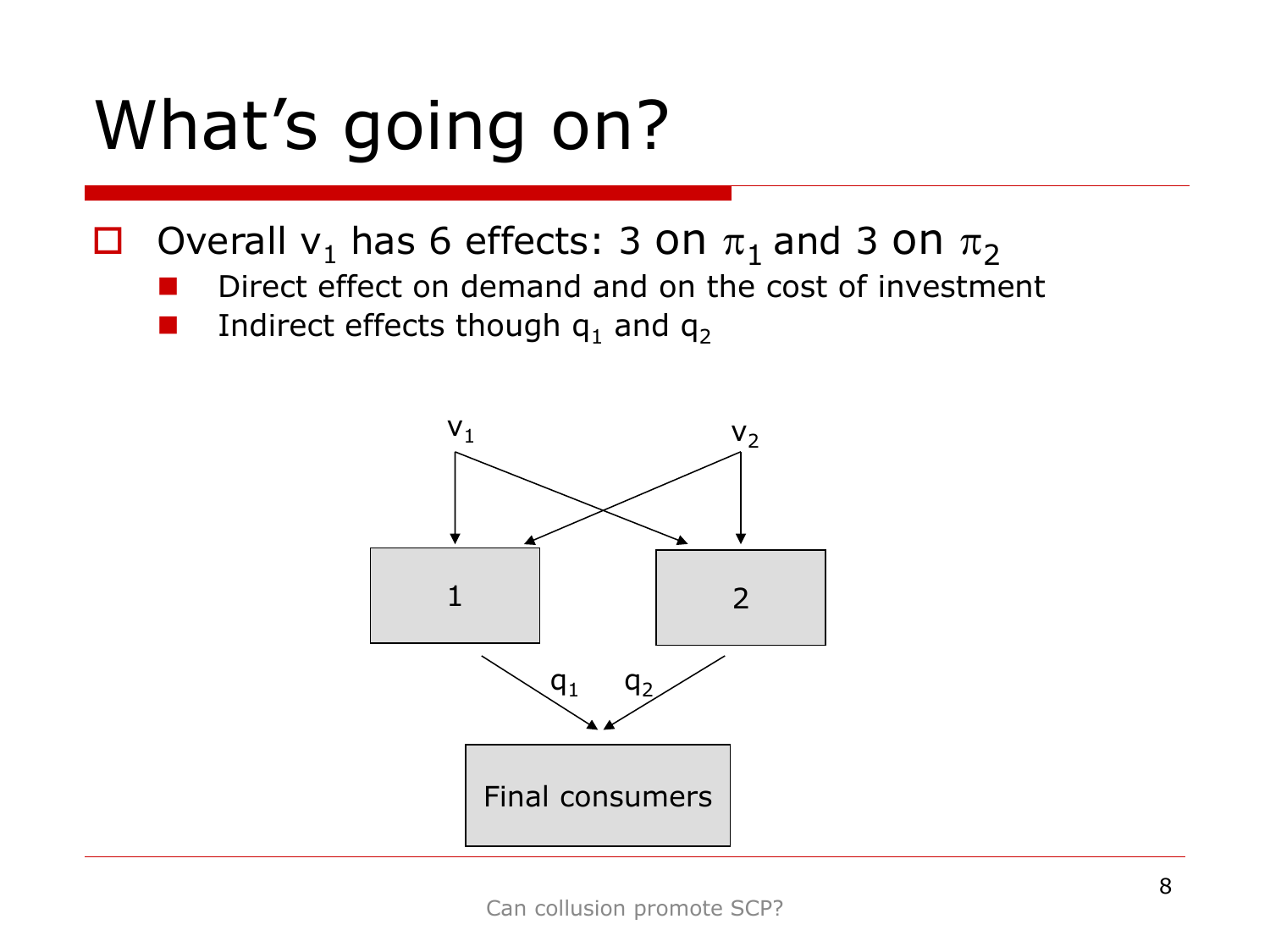|                             | Competition | Sustainability<br>coordination | Production<br>cartel | Collusion |
|-----------------------------|-------------|--------------------------------|----------------------|-----------|
| Direct effect on $\pi_1$    |             |                                |                      |           |
| Direct effect on $\pi_2$    |             |                                |                      |           |
| Effect on $\pi_1$ via $q_1$ |             |                                |                      |           |
| Effect on $\pi_1$ via $q_2$ |             |                                |                      |           |
| Effect on $\pi_2$ via $q_1$ |             |                                |                      |           |
| Effect on $\pi_2$ via $q_2$ |             |                                |                      |           |

- $\Box$  The effects on  $\pi_2$  are ignored since firms compete
- $\Box$  The effect via  $q_1$  vanishes since  $q_1$  is chosen optimally in stage 2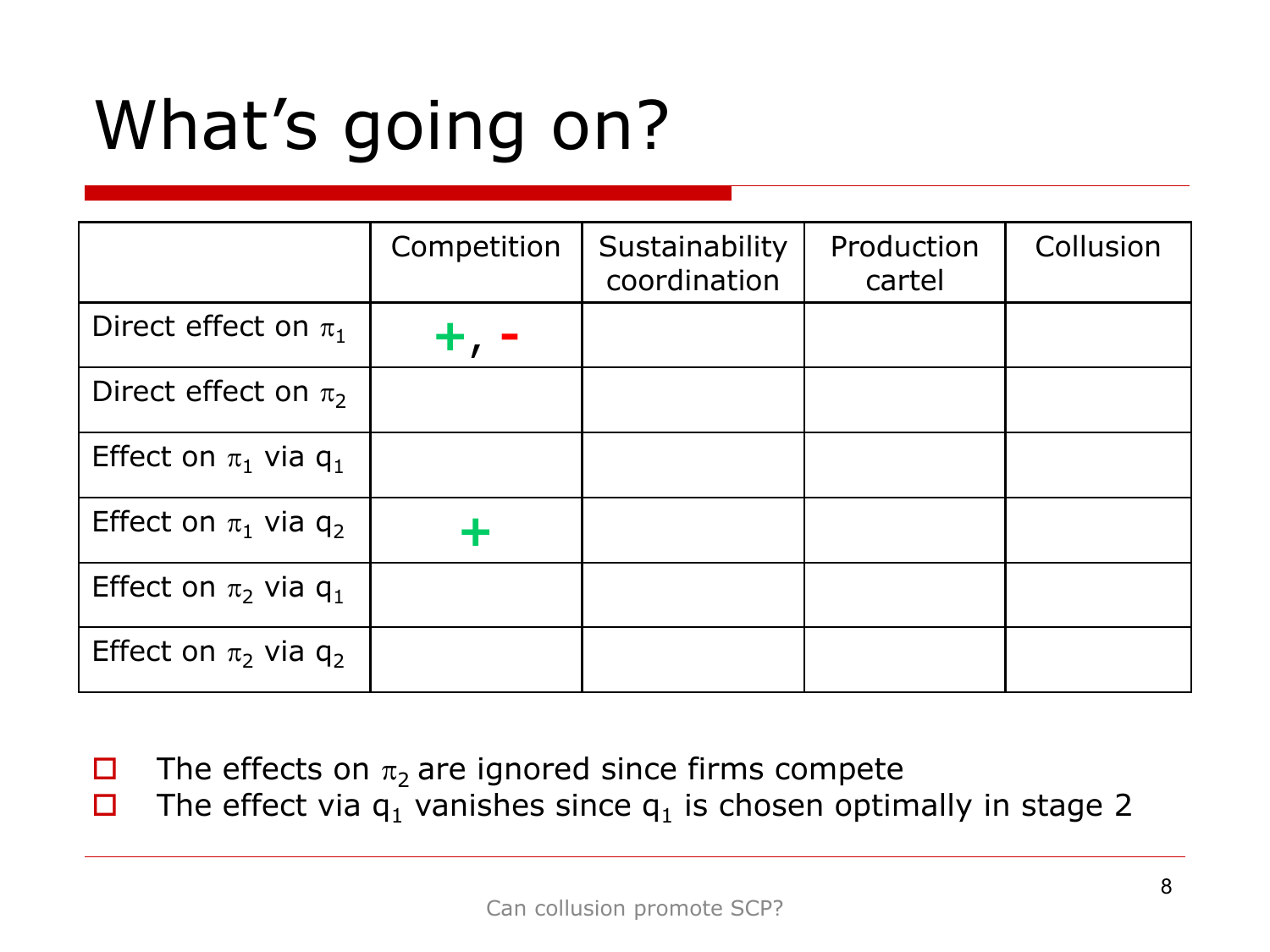|                             | Competition | Sustainability<br>coordination | Production<br>cartel | Collusion |
|-----------------------------|-------------|--------------------------------|----------------------|-----------|
| Direct effect on $\pi_1$    |             |                                |                      |           |
| Direct effect on $\pi_2$    |             |                                |                      |           |
| Effect on $\pi_1$ via $q_1$ |             |                                |                      |           |
| Effect on $\pi_1$ via $q_2$ |             |                                |                      |           |
| Effect on $\pi_2$ via $q_1$ |             |                                |                      |           |
| Effect on $\pi_2$ via $q_2$ |             |                                |                      |           |

- $\Box$  The negative effects on  $\pi_2$  is taken into account in stage 1
- $\Rightarrow$  Less investment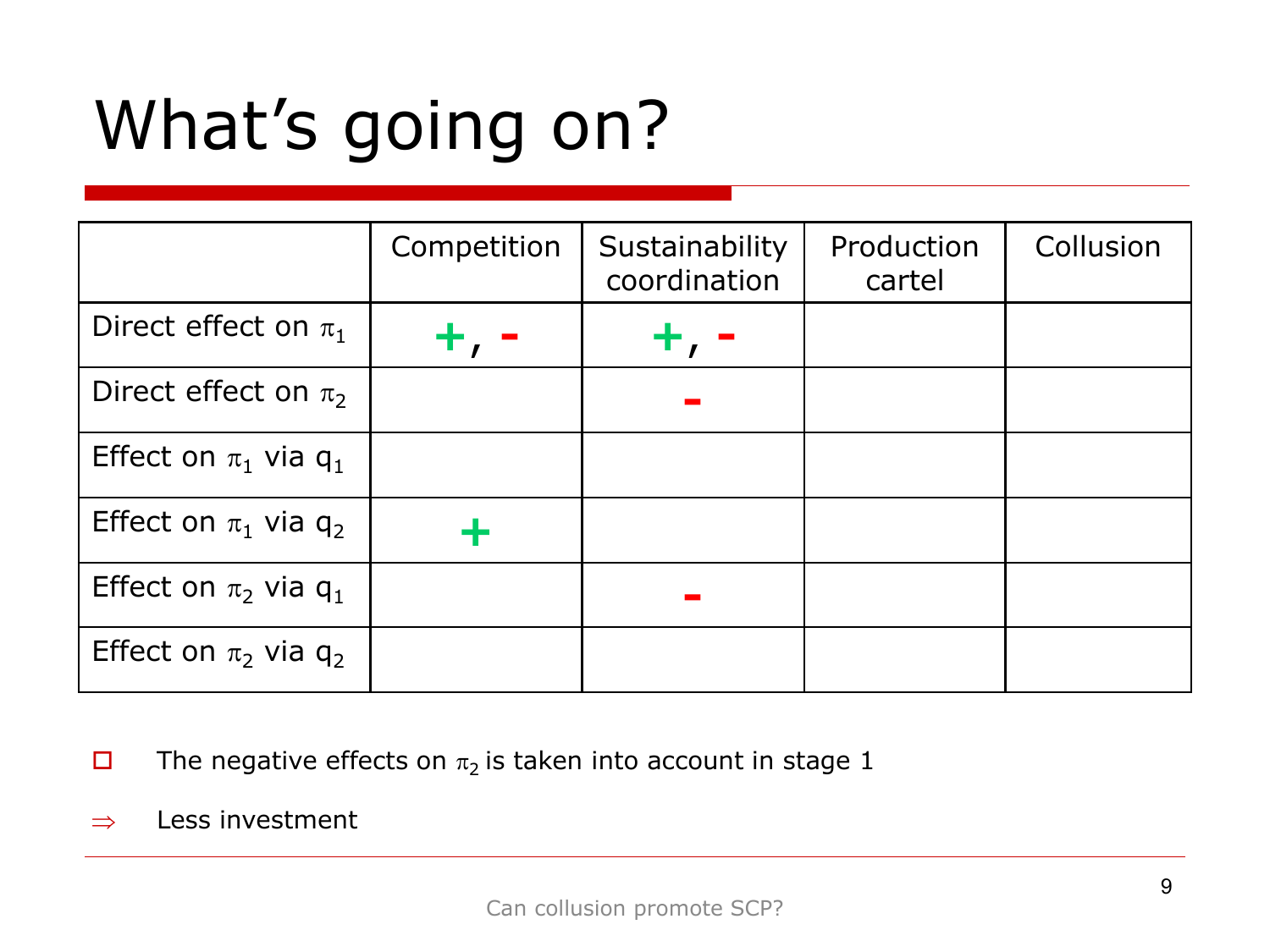|                             | Competition | Sustainability<br>coordination | Production<br>cartel | Collusion |
|-----------------------------|-------------|--------------------------------|----------------------|-----------|
| Direct effect on $\pi_1$    |             |                                |                      |           |
| Direct effect on $\pi_2$    |             |                                |                      |           |
| Effect on $\pi_1$ via $q_1$ |             |                                |                      |           |
| Effect on $\pi_1$ via $q_2$ |             |                                |                      |           |
| Effect on $\pi_2$ via $q_1$ |             |                                |                      |           |
| Effect on $\pi_2$ via $q_2$ |             |                                |                      |           |

- $\Box$  The effect via  $\mathsf{q}_1$  does vanishes as  $\mathsf{q}_1$  maximizes  $\pi_1+\pi_2$  in stage 2, not  $\pi_1$
- $\Rightarrow$  More investment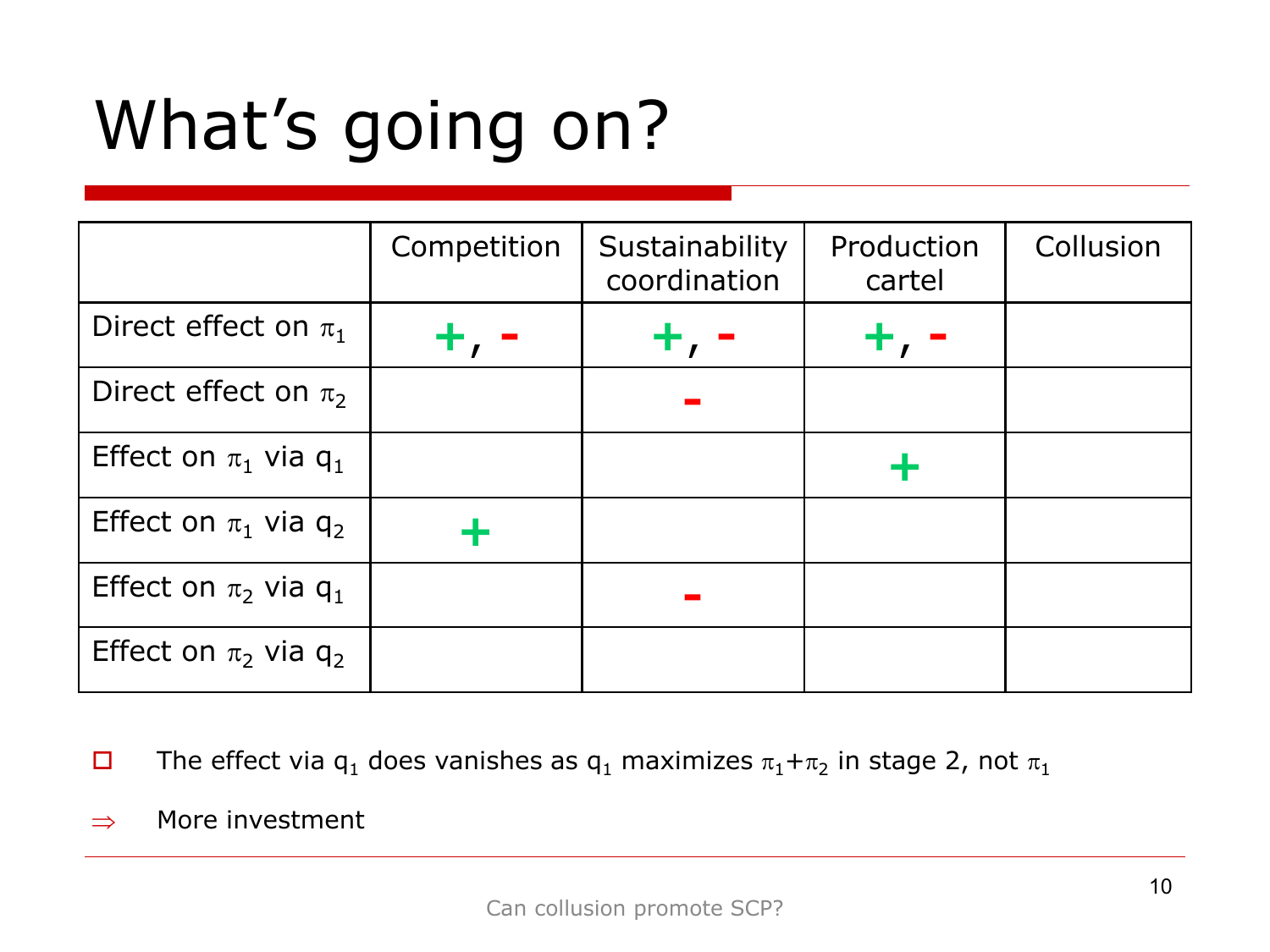|                             | Competition | Sustainability<br>coordination | Production<br>cartel | Collusion |
|-----------------------------|-------------|--------------------------------|----------------------|-----------|
| Direct effect on $\pi_1$    |             |                                |                      |           |
| Direct effect on $\pi_2$    |             |                                |                      |           |
| Effect on $\pi_1$ via $q_1$ |             |                                |                      |           |
| Effect on $\pi_1$ via $q_2$ |             |                                |                      |           |
| Effect on $\pi_2$ via $q_1$ |             |                                |                      |           |
| Effect on $\pi_2$ via $q_2$ |             |                                |                      |           |

- $\Box$  The effects via  $q_1$  and  $q_2$  vanish due to collusion in in stage 2
- $\Rightarrow$  Less investment than production cartel and competition, more than SC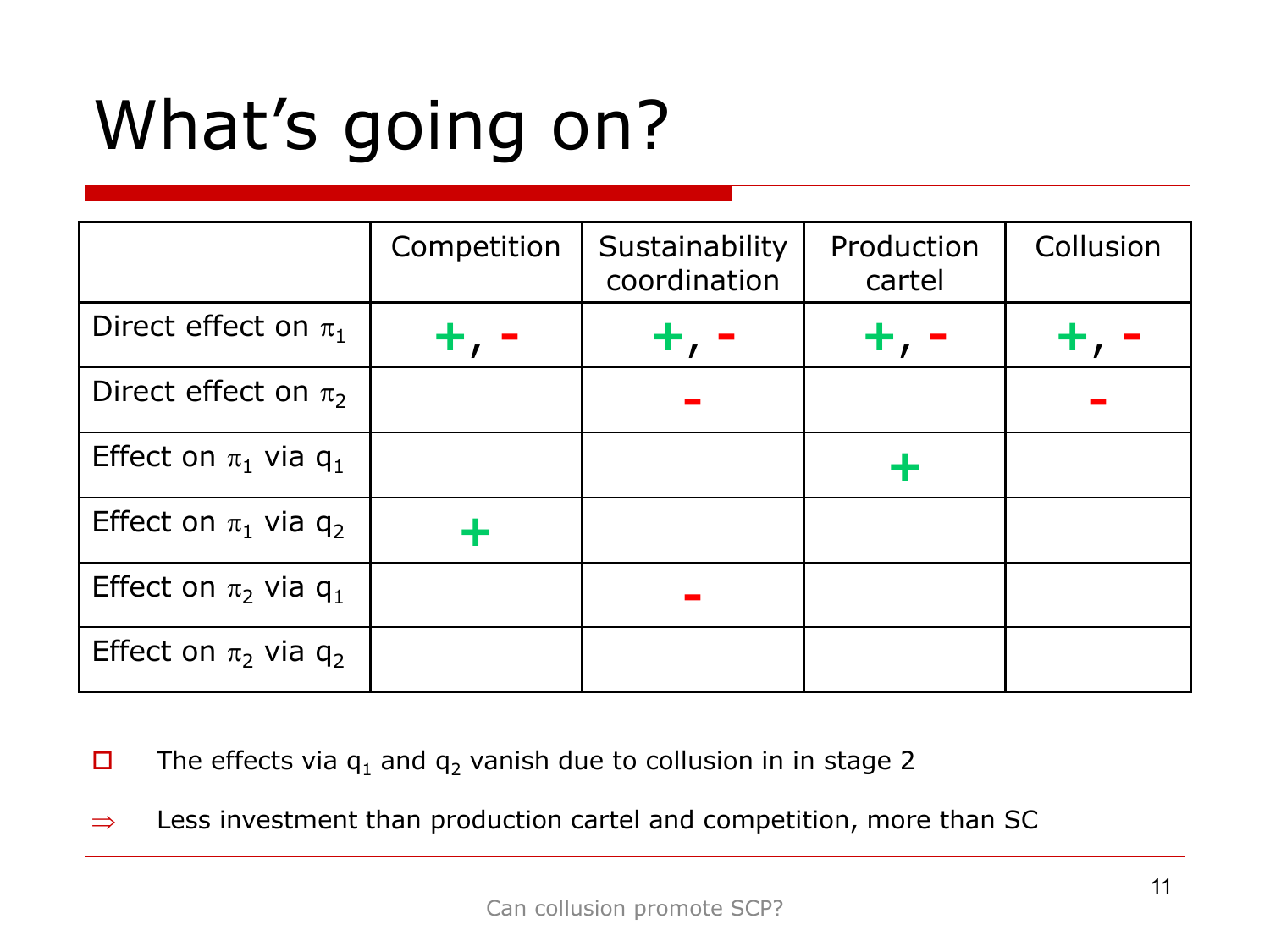## Consumer surplus - illustrating

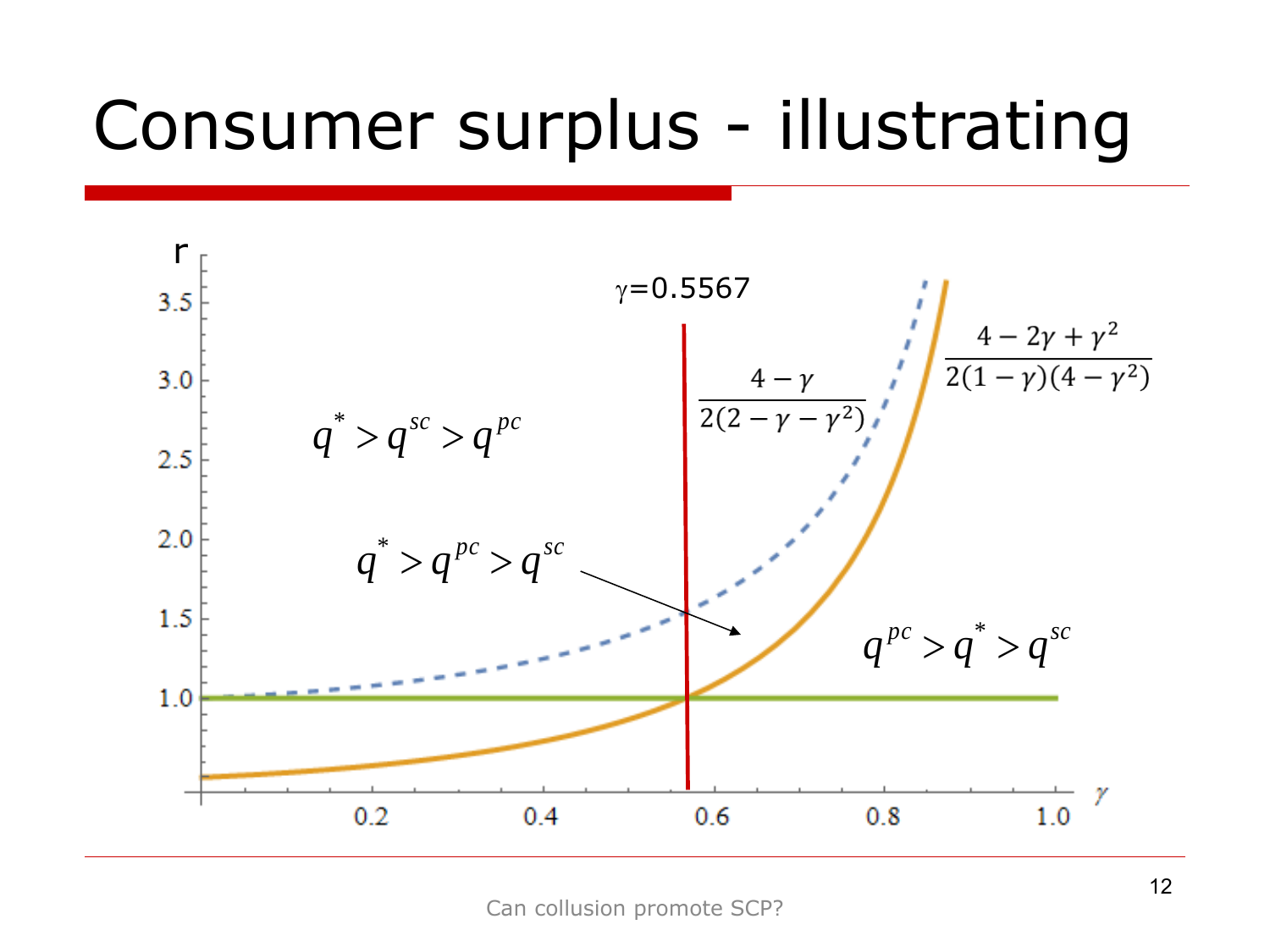# The ranking of CS

- $\Box$  Two effects on  $q^{pc}$ 
	- Positive effect: PC boosts investments  $\Rightarrow$  demand  $\uparrow \Rightarrow q \uparrow$
	- Negative effect: Holding investments fixed, PC  $\Rightarrow$  q $\downarrow$
- $\Box$  The positive effect is particularly large when r is small
	- when  $r \uparrow$ , firms invest less regardless of collusion
- $\Box$  The positive effect is also large when γ is large
	- Absent collusion, competition is intense  $\Rightarrow$  firms compete away the marginal benefit from investment  $\Rightarrow$  little investment
- $\Box$  Our analysis does not account for the utility of nonconsumers (e.g., vegetarians in the case of the Chicken of Tomorrow initiative, or future generations in the case of North Sea Shrimps)
	- Taking the utility of nonconsumers into account will only strengthen the case for production cartel (which leads to the highest investment in sustainability)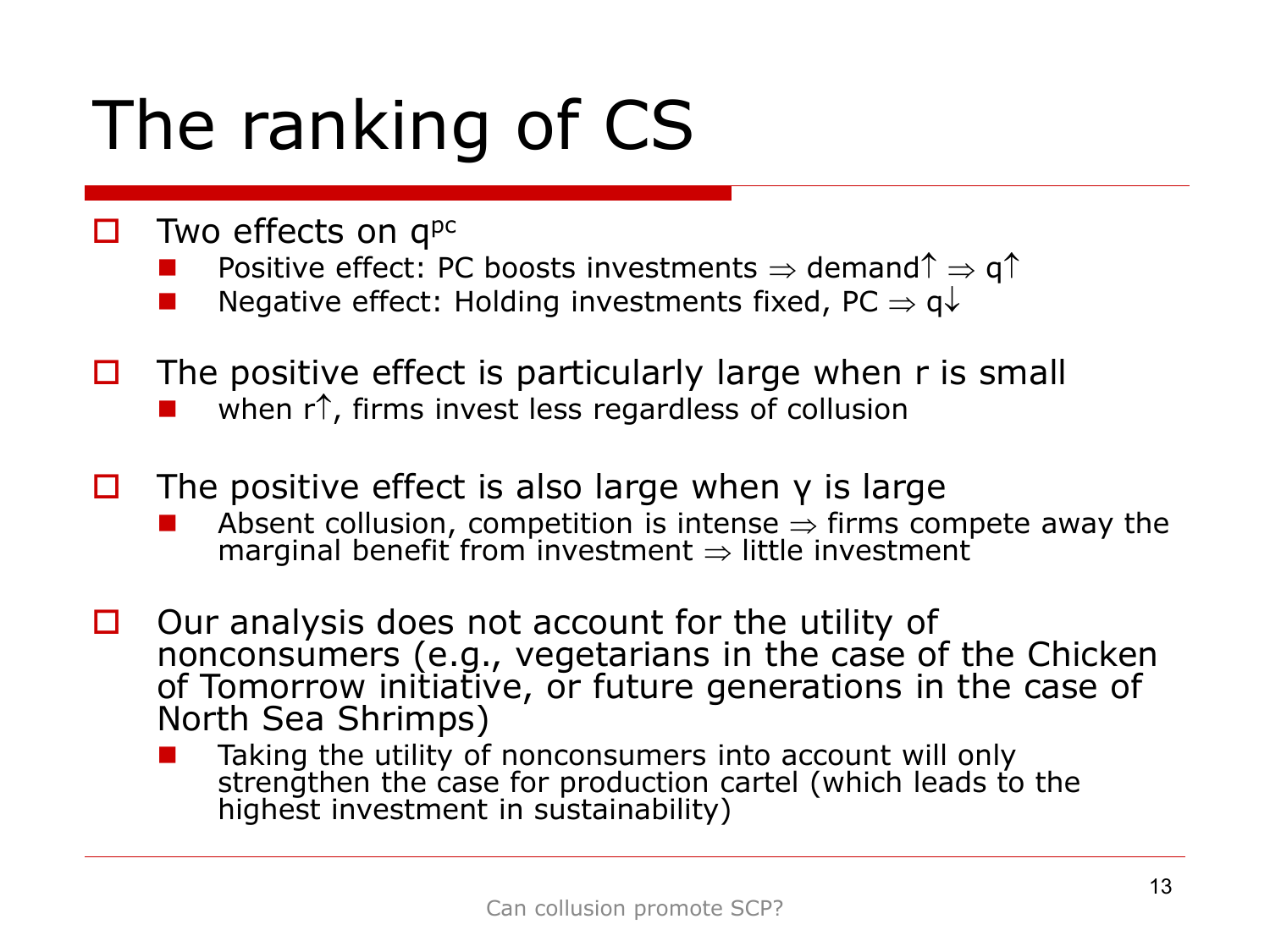# The principle of compensation

- □ The Dutch Ministry of Economic Affairs issued in 2014 a policy that states that: "… the ACM considers in its assessment of the conditions whether [...] in agreements that restrict competition made in order to enhance sustainability, a fair share of the improvements benefits "users" in the long run."
- $\Rightarrow$  The ACM established in its 2014 vision document on competition and sustainability the principle of compensation that states that one criterion for exempting sustainability initiatives from cartel prohibition is that "consumers on the relevant markets cannot be worse off."
- $\Box$  In reality, it may be hard to compare consumer welfare with the competitive counterfactual; we'll ignore this difficulty and examine how the principle of compensation affects consumers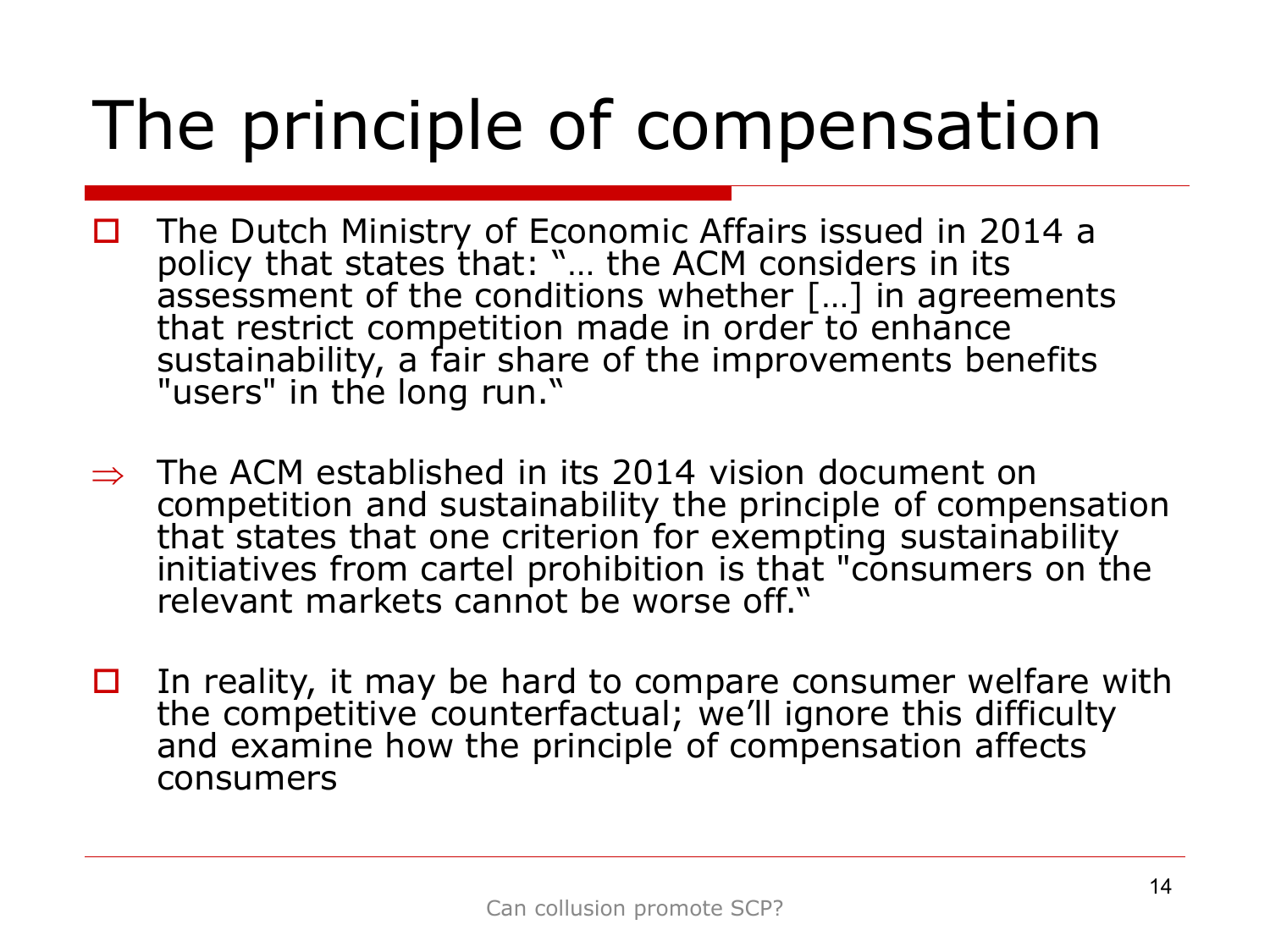# The principle of compensation

#### □ Sustainability coordination

- Firms jointly invest less than under competition but given investment they produce as under competition  $\Rightarrow$  the principle of compensation ensures investments of  $v^*$
- $\Box$  Production cartel
	- When r is sufficiently low, consumers are better off under PC so the principle has no bite
	- When r is high, consumers are worse off under  $PC \Rightarrow$  firms must expand output levels in Stage 2 to the competitive levels
	- $\Rightarrow$  Output expansion diminished the incentive to invest:  $v^E$  <  $v^*$  <  $v^{pc}$
	- $\Rightarrow$  When the principle has a bite, it leads to lower investment in sustainability under a PC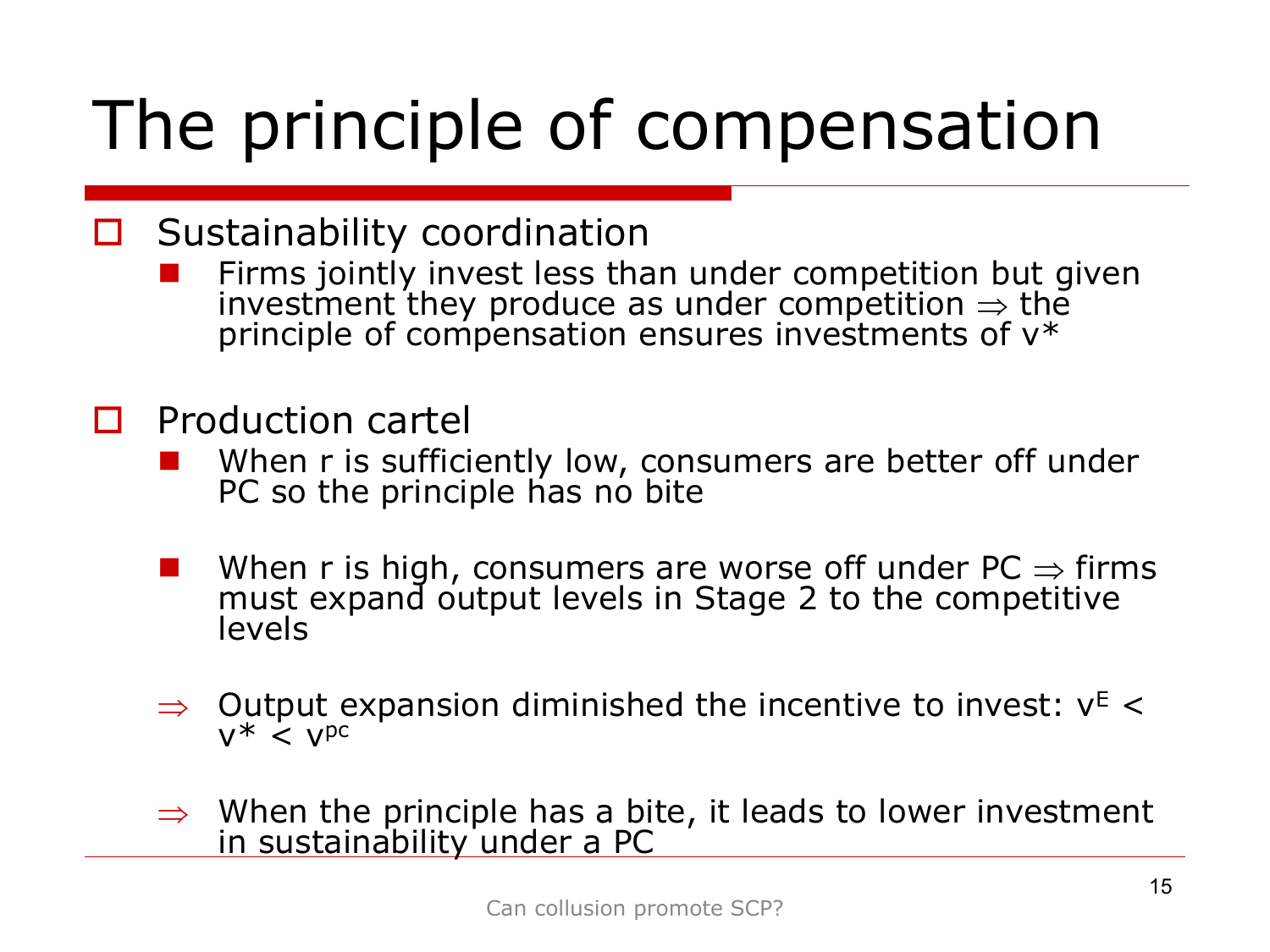## Conclusion

- $\Box$  Allowing firms to coordinate investment levels leads to lower investment in SCP and a lower consumer surplus
- $\Box$  Allowing firms to coordinate output levels leads to higher investments in SCP (when consumers care about SCP) and may even benefit consumers
- $\Box$  Making the exemption from cartel prohibition conditional on consumers being at least as well off as they are absent collusion does not help